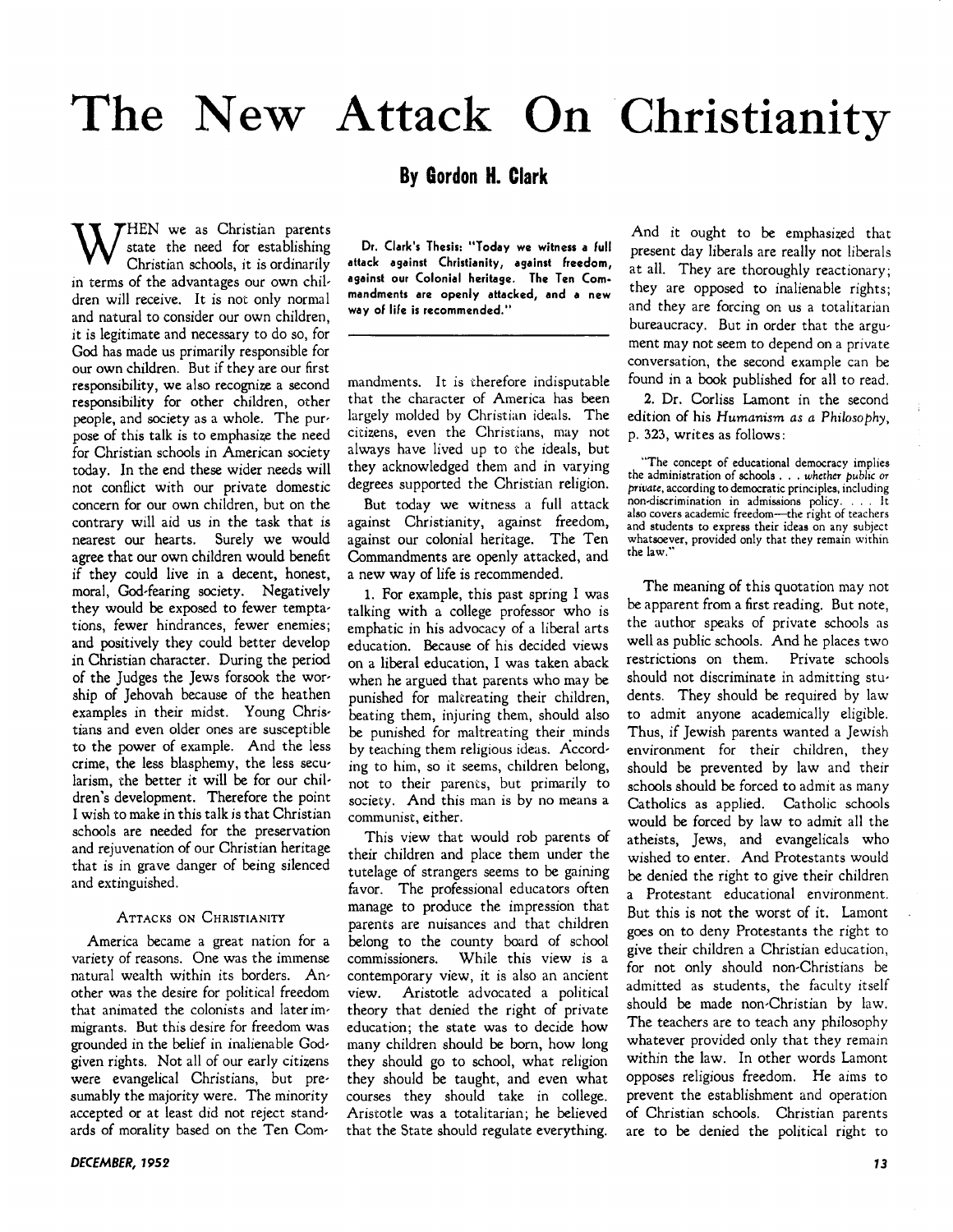choose Christian teachers for their chil, dren.

This same intolerance, this same bigotry, this same hatred of our American principles of religious liberty is also found in the volume, Philosophy of Education by William Heard Kilpatrick of Columbia University. He shows scorn for those "who still believe it right for parents. . . to implant their own doctrines in the young" (p. 122); and he opposes the parental right of religious liberty by an appeal to democracy. Religion is not democratic. Democracy has been a noble ideal, but when as in Russia and as in Kilpatrick it is given a meaning that would prohibit parents from giving Christian instruction to their own chil, dren, then I would conclude that the term democracy has been perverted to be a disguise for brutal totalitarianism. Since Kilpatrick is a naturalist, he naturally repudiates God'given inalienable rights (p. 53); private schools should be abolished because "it seems much better for all the population to mingle together in one system of public education"  $(p. 354)$ ; and, consistently, religious differences which he calls antagonisms, are not to be cultivated (p. 412), but presumably everyone is to be converted to naturalistic atheism.

Now, I submit, this indicates a great need for Christian schools in our nation. The best way to preserve our religious and political liberties is to exercise them. We need an informed younger generation to oppose totalitarianism. Children are not the creatures of the state. Parents have unalienable God-given rights, and Christian schools are one of the best means of preserving and passing on our precious heritage.

3. A third example of the anti-Christian virus that is corroding American culture is found in a textbook, Constructive Ethics, perhaps better named Destructive Ethics by T. V. Smith. Smith for many years was professor of philosophy at the University of Chicago, and for a term or two a Democratic representative in Congress: Now he is professor in Syracuse University. It would be instructive and appalling to study several passages in his textbook, but there is time for only one. T. V. Smith on p. 95 writes:

**74** 

sumes absolute access to Absolute Truth, a presumption which is not easily, perhaps not safely, to be allowed in a democratic world."

That which we have, the unchanging truth of God in the Bible, gives peace of mind, as Smith admits;and I trustthat you as well as I have attained that emotional and intellectual stability that can face without qualm the historical calamities of our day. But, says Smith, a democratic world cannot easily or safely permit people to enjoy this peace of mind. The preaching of Christianity must be suppressed because it is undemocratic. Many are called; few are chosen; and the majority must repress the minority. Implicit in Smith's argument is the denial of religious liberty. Democracy for Smith means majority rule and minorities have no rights. This eminent professor therefore is advocating totalitarianism; even if he does not fully understand the implications of his own words, nonetheless it is clear that he is calling for the persecution and suppression of Christians. He wants to establish a pagan America. And his aim has been too nearly, too uncomfortably, accom' plished. The best means, surely one of the best means of halting this trend to pagan totalitarianism is to exercise our religious liberties and establish Christian schools that will inculcate Christian morals, Christian philosophy, Christian politics, Christian culture. The public may be deterred from suppressing evan' gelical Christianity, if evangelical Christianity is vigorous enough.

4. Additional examples of individual opinion hostile to Christianity would give cumulative evidence of the present danger, but the present danger to our Christian liberties can be made clearer by examples taken from more strictly educational activities. The fourth example therefore will be the meeting of the American Association of School Administra' tors, held in Boston during the 1951-52 school year. One of its main themes was an attack on the right of parents to give their children a Christian education. The attack was led by James B. Conant, president of Harvard University. Strange it is that Harvard should oppose private edu' cation. Harvard was founded as a private Christian college. It has long since re' pudiated the Christianity of its founders, and now it seems to be repudiating private schools. But a denial of the right to establish and operate private schools means nothing less than giving government a monopoly on raising children. Apparently

Christian parents are not fit to train up a child in the way he should go; but a secular totalitarian bureaucracy is the proper agency to put ideas in children's minds.

President Conant's speech *is* not the first instance of Harvard opposition to freedom of speech. In 1950 the Macmillan Company was subjected to pressure because it had published a book, *Worlds in Collision* by Dr. Immanuel Velikovsky. Whether or not this pressure was an organized boycott, as Dr. Velikovsky charges and as the *New York Post claimed*, at least it is clear that Harvard professors and others brought such pressure against the Macmillan Company that the publishing house relinquished its property rights in the book to a competitor and fired an officer of twenty-six years standing who had recommended publishing the book. Such attempts as these to suppress the publication of divergent views should be remembered when secular educational associations talk piously of academic freedom. They do not want freedom for all. They want freedom for themselves and suppression for others.

Following up President Conant's attack on private Christian education in the American Association of School Administrators was a speech by Dr. John K. Norton, Professor of Education at the Teachers College of Columbia University. Dr. Norton argued that private Christian education would bring about divisions in our democratic society. Apparently Dr. Norton thinks there should be no divisions. Everyone should think alike, everyone should have the same religion and belong to the same political party. When the secularists were in the minority they clamored for division; they did not want to agree with the dominant Christian culture; but now that secularism has become strong and has banished Christian doctrine and morality from the schools, these educators want to extinguish Christian philosophy and enforce a secular uniformity. Don't be deceived by educators' clamor for academic freedom. These secularists want freedom, protected freedom for their secular philosophy, but they wish to deny Christians the freedom to practice and propagate Christianity. They remind me of certain committees on civil liberties which will defend radicals, communists, and traitors, but will never lift their voice in favor of liberty for con-

*(Continued on page 20)* 

<sup>&</sup>quot;This maximum claim (of Christianity) procures indiVidual peac~ of mind, but by introducing or aggra vatlng SOCial If not *political* tensions. I t not only assumes Absolute Truth ... but it also pre-